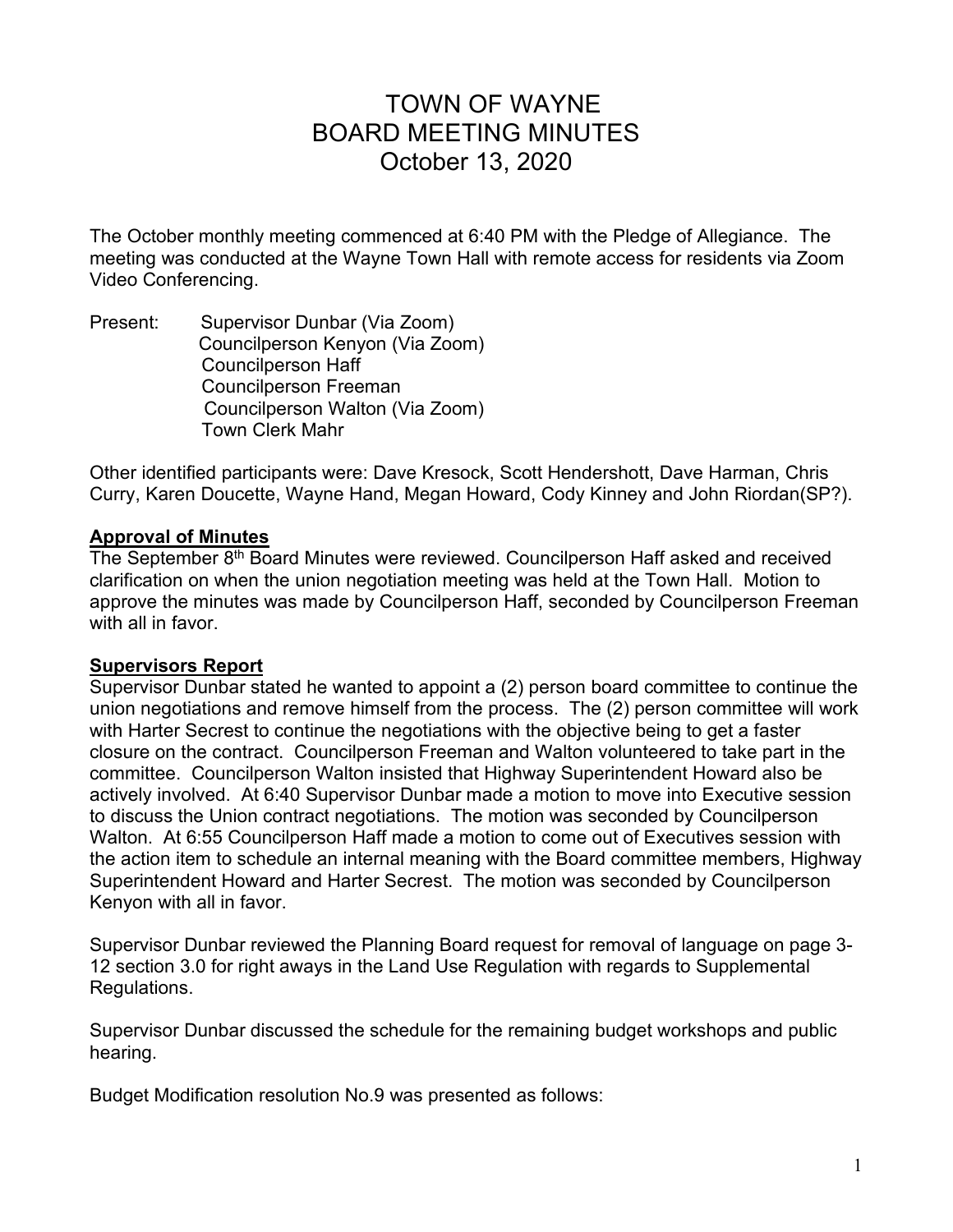Crediting the following:

|                  | A1410.47 Clerk Advertising         | S             | 49.73      |
|------------------|------------------------------------|---------------|------------|
|                  | A1410.46 Clerk Travel              | S             | 23.70      |
|                  | A1410.11 Clerk Tax Assistance      | \$            | 75.00      |
|                  | A1410.12 Clerk Assistance          | $\mathcal{S}$ | 60.00      |
| A1420.4 Attorney |                                    |               | \$5,905.00 |
|                  | A3510.2 Dog Administration Support |               | \$682.50   |

A motion to approve the budget modification was made by Councilperson Freeman and seconded by Councilperson Kenyon with the voting as follows:

| <b>Councilperson Kenyon</b>  | Yes |
|------------------------------|-----|
| <b>Councilperson Haff</b>    | Yes |
| <b>Councilperson Freeman</b> | Yes |
| <b>Councilperson Walton</b>  | Yes |
| <b>Supervisor Dunbar</b>     | Yes |

The Supervisor's Report was reviewed. Councilperson Haff asked what happens to any monies left over in the Special Items – Contingent budget line. Supervisor Dunbar responded that any unspent funds would flow to the unfunded balance account line at the end of the year. Councilperson Haff also verified that the \$140,000 recently moved in the Highway fund was transferred from the Highway operating funds to the Highway equipment reserve. Supervisor Dunbar also reviewed the changes he is making for payments on the Keuka Lighting District bills. The budget for the Keuka Lighting District will remain separate for taxes. Motion to approve the Supervisor's Report was made by Councilperson Haff and seconded by Councilperson Walton with all in favor.

#### **Clerks Report**

The Clerk's monthly report for September was presented with no discussion. An account code has been created to record the fees collected from the town clean-up. Motion to approve the Clerk's Report was made by Councilperson Haff and seconded by Councilperson Kenyon with all in favor.

Abstract 10 Vouchers submitted were broken down by:

| • General Account | Vouchers 201 - 226 | \$16,881.49 |
|-------------------|--------------------|-------------|
| • Highway Account | Vouchers 103 - 113 | \$16,916.93 |

Councilperson Haff a motion to approve the vouchers subject to the deletion of vouchers 219- 221. The motion was seconded by Councilperson Freeman with all in favor. The deleted vouchers will be paid through the town payroll.

#### **Justice Report**

No activity for the month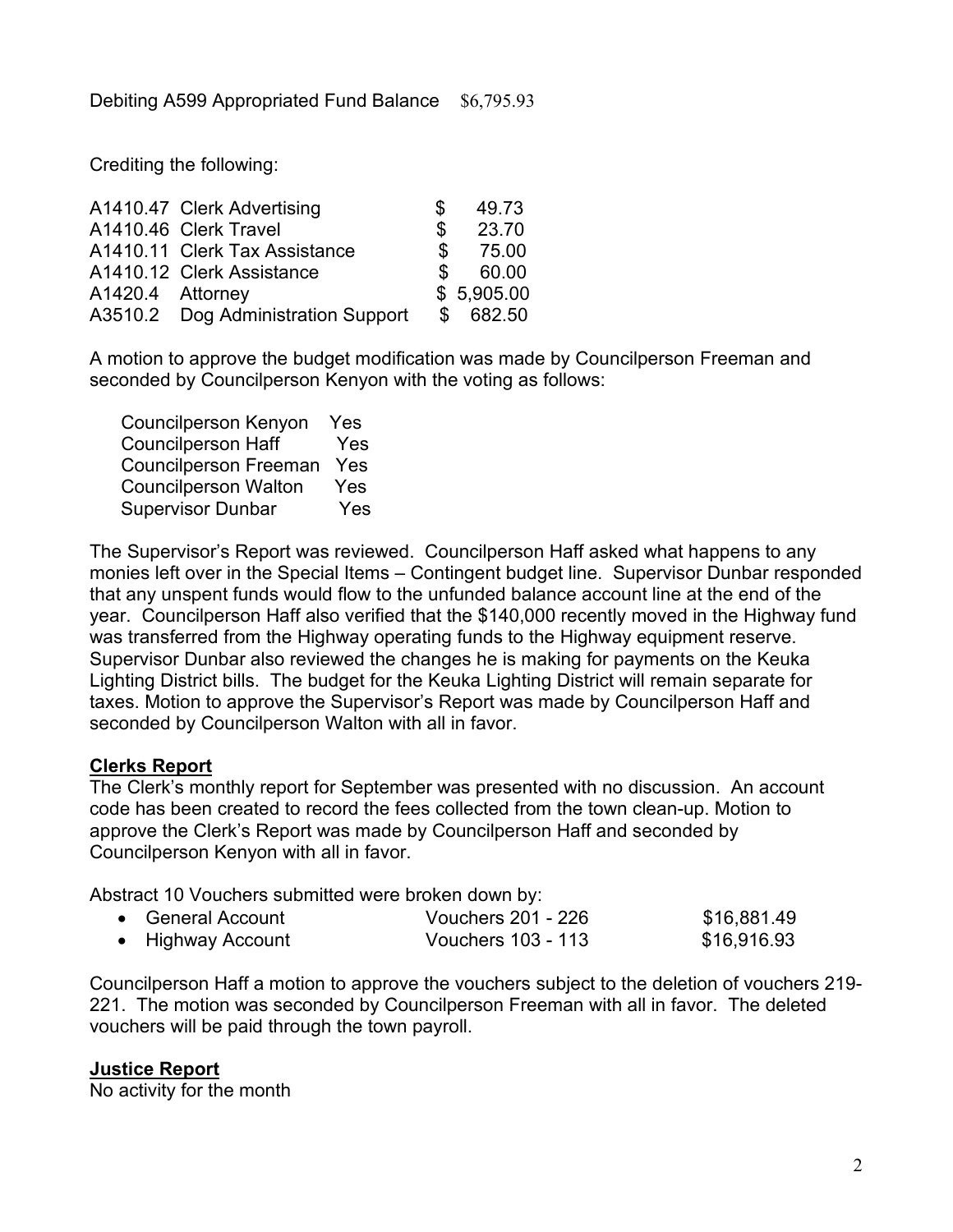# **Assessor**

No report.

#### **Highway Superintendent Report**

In the absence of Highway Superintendent Doug Howard, Clerk Mahr reviewed the journal activities for the month of September. 652.5 gallons of fuel was used. The oil and stone work Silsbee, Alderman, Ridge and Hyatt Hill roads has been completed. Assistance with the project was provided by Pultney, Tyrone & Bradford via the shared services contract that is in place among the towns. A second round of road side mowing has almost been completed. The Town Clean-up was held on September 19<sup>th</sup>. Thank you were extended to Samantha Swarthout, John Walton, Shona Freeman, Nancy Gabel, Bill Mahr and Amy Gush for their assistance. The final bills for the event will be reviewed at the November meeting.

# **Code & Zoning Officer**

Review of monthly report was presented with no discussion.

The Zoning Board and Planning Board Meeting minutes for August were approved.

# **Watershed**

The monthly report for September was reviewed with no discussion.

# **Dog Control Officer**

The monthly license report was reviewed with no discussion. In the absence of DCO Howard Ms. Karen Doucette reviewed potential concerns with the latest Harter Secrest revisions to the Town Dog Laws. Issues that were brought were as follows:

- 1- A distinction needs to be made between boarding and grooming versus a breeding operation. Boarding and grooming facilities should be viewed as a temporary situation. High volume breeding operations need to researched to avoid puppy mills.
- 2- Kennels must be 300 or more feet from water sources to avoid potential contamination.
- 3- The composting language that describes how wastes should be handled should not have been removed.

Supervisor Dunbar said he would contact the Harter Secrest with these updates. DCO Howard offered to meet with Supervisor Dunbar to put together a more complete summary list of items that should be reviewed prior to reaching out to Harter Secrest. Supervisor Dunbar offered to send that list once prepared to Harter Secrest. DCO Howard expressed concern that it would be better if together they had a conversation directly with the attorney to review the list versus only forwarding it to them. Councilperson Kenyon offered to assist Supervisor Dunbar in place of DCO Howard if that was more appropriate, to which Supervisor Dunbar declined. Instead Supervisor Dunbar said he would call Harter Secrest and set up a call for Councilperson Kenyon.

# **History**

The history group has started back up and are presently working on the history data base and history collection.

# **Web Statistics**

Review of monthly report was presented with no discussion.